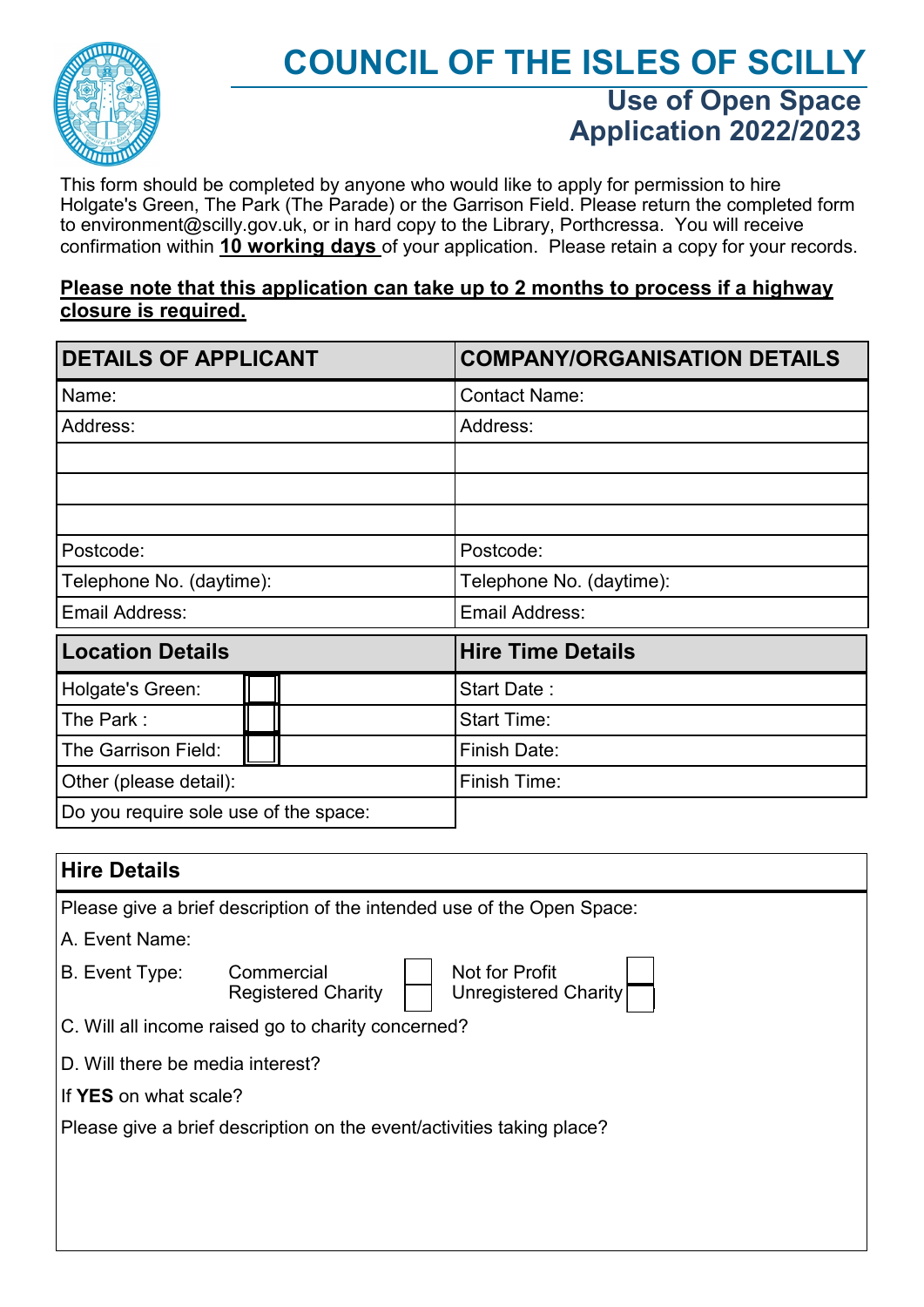

# **COUNCIL OF THE ISLES OF SCILLY Use of Open Space Application 2022/2023**

| <b>Fees &amp; Charges:</b>                                                                                                      |         |                                               |                                     |  |  |  |
|---------------------------------------------------------------------------------------------------------------------------------|---------|-----------------------------------------------|-------------------------------------|--|--|--|
| Applications should be submitted at least 10 working days before hire commencement date.                                        |         |                                               |                                     |  |  |  |
| <b>Description</b>                                                                                                              |         | <b>Holgate's</b><br><b>The</b><br><b>Park</b> | <b>The Garrison</b><br><b>Field</b> |  |  |  |
| Hire of per day                                                                                                                 | £174.00 | £127.00                                       | £128.00                             |  |  |  |
| Hire of per day (Charity & Community Group)                                                                                     | £87.00  | £64.00                                        | £64.00                              |  |  |  |
| Hire of per half day                                                                                                            | £87.00  | £64.00                                        | £64.00                              |  |  |  |
| Hire of per half day (Charity & Community Group)                                                                                | £43.00  | £32.00                                        | £33.00                              |  |  |  |
| Display of signage or decorations (including lights)                                                                            | £0.00   | £0.00                                         | £0.00                               |  |  |  |
| Individual stall holder per day                                                                                                 | £20.00  | £20.00                                        | £20.00                              |  |  |  |
| Individual stall holder per half day                                                                                            | £10.00  | £10.00                                        | £10.00                              |  |  |  |
| Please note that the fee will only be taken if the works are approved.<br>Do not pay before your application has been approved. |         |                                               |                                     |  |  |  |
| <b>Application Checklist:</b><br>The following <b>must be submitted</b> with this application:                                  |         | <b>Included</b>                               | <b>Office Use</b>                   |  |  |  |
| <b>Public Liability Insurance Certificate:</b>                                                                                  |         |                                               |                                     |  |  |  |
| <b>Risk Assessment</b>                                                                                                          |         |                                               |                                     |  |  |  |

Events Application (If required)

Road Closure Application (if required)